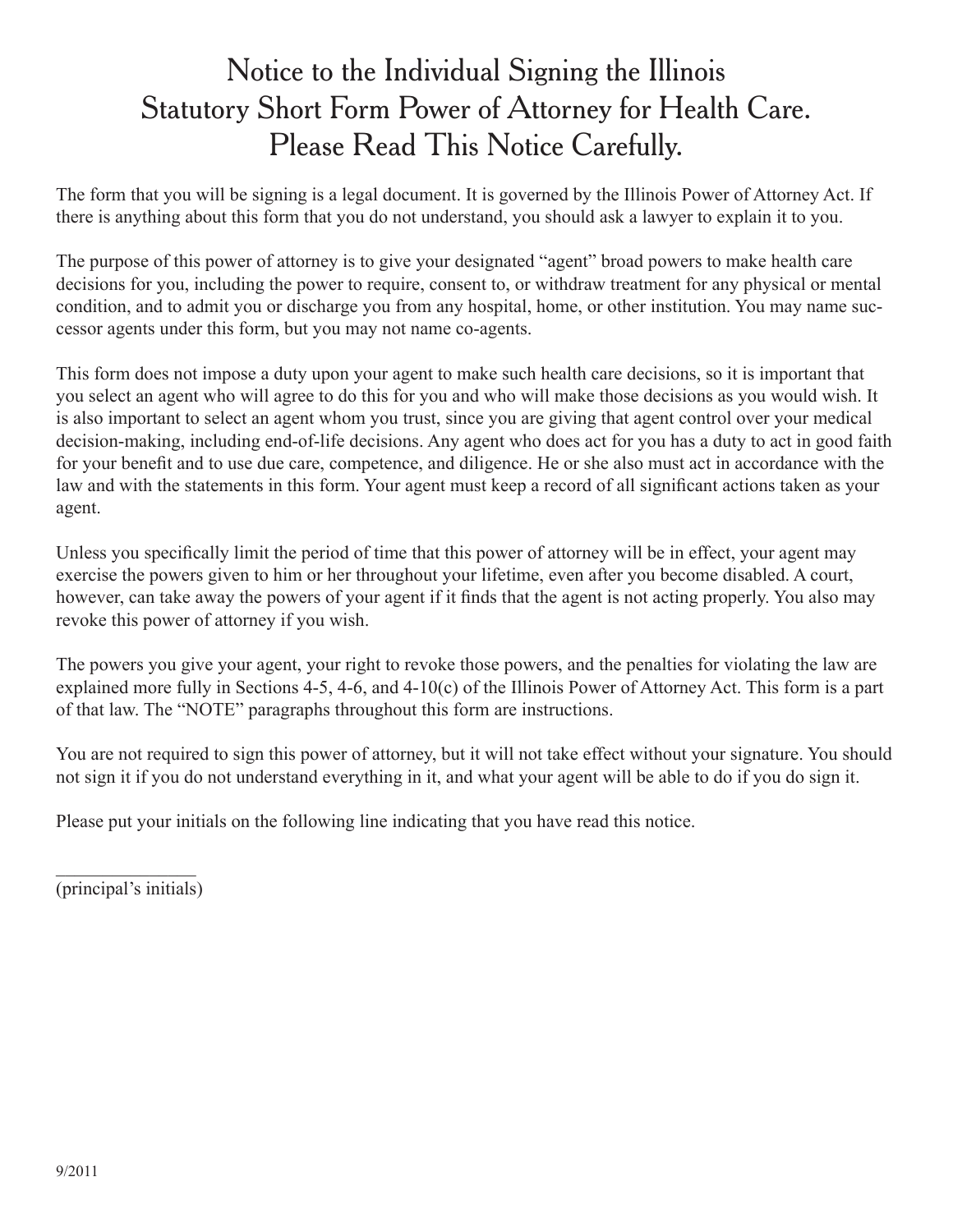## Power of Attorney for Health Care Illinois Statutory Short Form

1. I,  $\frac{1}{2}$  ,  $\frac{1}{2}$  ,  $\frac{1}{2}$  ,  $\frac{1}{2}$  ,  $\frac{1}{2}$  ,  $\frac{1}{2}$  ,  $\frac{1}{2}$  ,  $\frac{1}{2}$  ,  $\frac{1}{2}$  ,  $\frac{1}{2}$  ,  $\frac{1}{2}$  ,  $\frac{1}{2}$  ,  $\frac{1}{2}$  ,  $\frac{1}{2}$  ,  $\frac{1}{2}$  ,  $\frac{1}{2}$  ,  $\frac{1}{2}$  ,  $\frac{1}{2}$  ,

## (insert name and address of principal)

 $\_$  ,  $\_$  ,  $\_$  ,  $\_$  ,  $\_$  ,  $\_$  ,  $\_$  ,  $\_$  ,  $\_$  ,  $\_$  ,  $\_$  ,  $\_$  ,  $\_$  ,  $\_$  ,  $\_$  ,  $\_$  ,  $\_$  ,  $\_$  ,  $\_$  ,  $\_$  ,  $\_$  ,  $\_$  ,  $\_$  ,  $\_$  ,  $\_$  ,  $\_$  ,  $\_$  ,  $\_$  ,  $\_$  ,  $\_$  ,  $\_$  ,  $\_$  ,  $\_$  ,  $\_$  ,  $\_$  ,  $\_$  ,  $\_$  ,

hereby revoke all prior powers of attorney for health care executed by me and appoint:

(insert name and address of agent)

(NOTE: You may not name co-agents using this form.) as my attorney-in-fact (my "agent") to act for me and in my name (in any way I could act in person) to make any and all decisions for me concerning my personal care, medical treatment, hospitalization and health care and to require, withhold or withdraw any type of medical treatment or procedure, even though my death may ensue.

A. My agent shall have the same access to my medical records that I have, including the right to disclose the contents to others.

B. Effective upon my death, my agent has the full power to make an anatomical gift of the following (initial one): (NOTE: Initial one. In the event none of the options are initialed, then it shall be concluded that you do not wish to grant your agent any such authority.)

\_\_\_\_\_\_ Any organs, tissues or eyes suitable for transplantation or used for research or education.

Specific organs:

I do not grant my agent authority to make any anatomical gifts.

C. My agent also shall have full power to authorize an autopsy and direct the disposition of my remains. I intend for this power of attorney to be in substantial compliance with Section 10 of the Disposition of Remains Act. All decisions made by my agent with respect to the disposition of my remains, including cremation, shall be binding. I hereby direct any cemetery organization, business operating a crematory or columbarium or both, funeral director or embalmer, or funeral establishment who receives a copy of this document to act under it.

D. I intend for the person named as my agent to be treated as I would be with respect to my rights regarding the use and disclosure of my individually identifiable health information or other medical records, including records or communications governed by the Mental Health and Developmental Disabilities Confidentiality Act. This release authority applies to any information governed by the Health Insurance Portability and Accountability Act of 1996 (HIPAA) and regulations thereunder. I intend for the person named as my agent to serve as my "personal representative" as that term is defined under HIPAA and regulations thereunder.

(i) The person named as my agent shall have the power to authorize the release of information governed by HIPAA to third parties.

(ii) I authorize any physician, health care professional, dentist, health plan, hospital, clinic, laboratory, pharmacy or other covered health care provider, any insurance company and the Medical Informational Bureau Inc., or any other health care clearinghouse that has provided treatment or services to me, or that has paid for or is seeking payment for me for such services to give, disclose and release to the person named as my agent, without restriction, all of my individually identifiable health information and medical records, regarding any past, present or future medical or mental health condition, including all information relating to the diagnosis and treatment of HIV/AIDS, sexually transmitted diseases, drug or alcohol abuse, and mental illness (including records or communications governed by the Mental Health and Developmental Disabilities Confidentiality Act).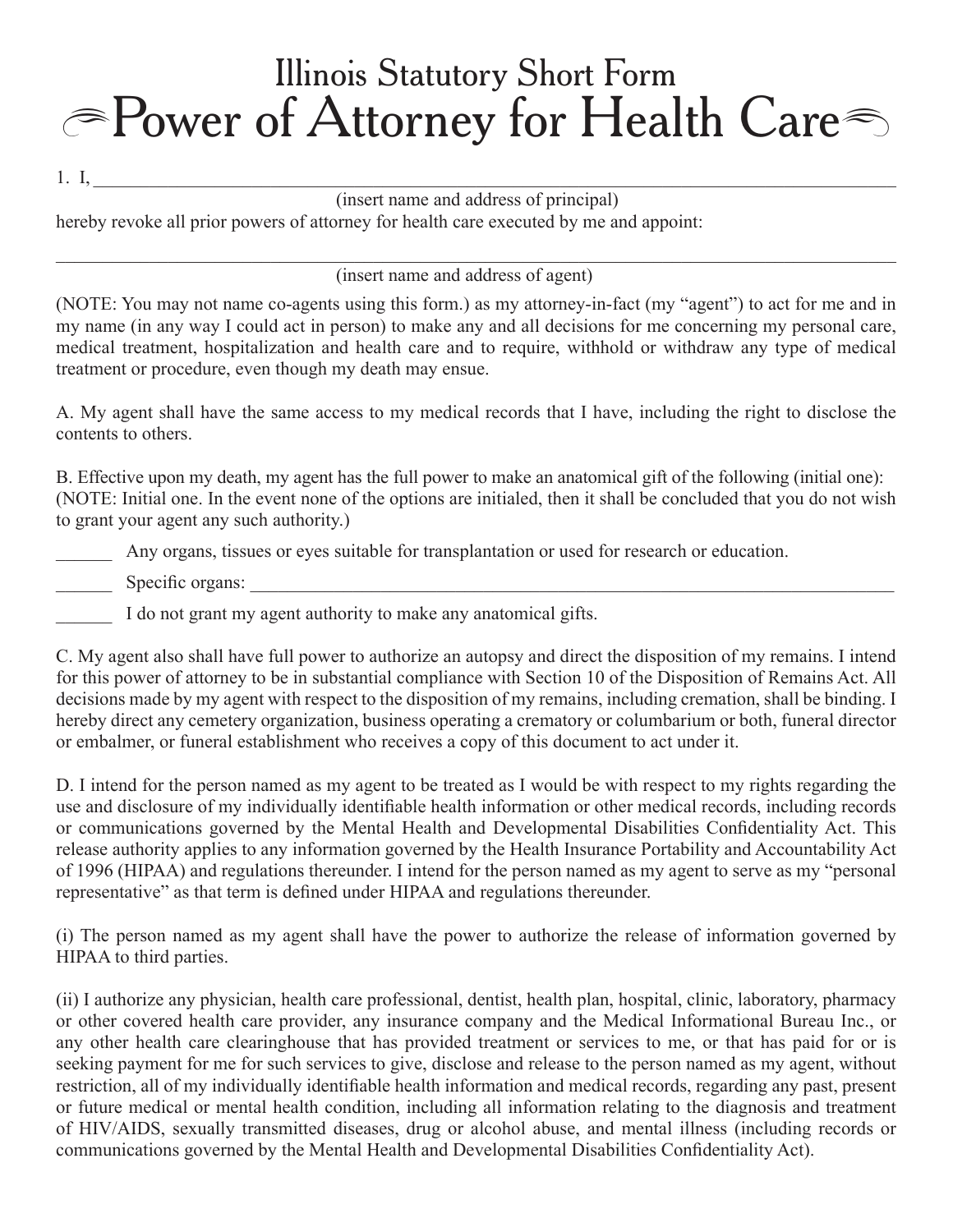## Illinois Statutory Short Form Power of Attorney for Health Care Page 2

(iii) The authority given to the person named as my agent shall supersede any prior agreement that I may have with my health care providers to restrict access to, or disclosure of, my individually identifiable health information. The authority given to the person named as my agent has no expiration date and shall expire only in the event that I revoke the authority in writing and deliver it to my health care provider.

(NOTE: The above grant of power is intended to be as broad as possible so that your agent will have the authority to make any decision you could make to obtain or terminate any type of health care, including withdrawal of food and water and other life-sustaining measures, if your agent believes such action would be consistent with your intent and desires. If you wish to limit the scope of your agent's powers or prescribe special rules or limit the power to make an anatomical gift, authorize autopsy or dispose of remains, you may do so in the following paragraphs.)

2. The powers granted above shall not include the following powers or shall be subject to the following rules or limitations:

(NOTE: Here you may include any specific limitations you deem appropriate, such as: your own definition of when life-sustaining measures should be withheld; a direction to continue food and fluids or life-sustaining treatment in all events; or instructions to refuse any specific types of treatment that are inconsistent with your religious beliefs or unacceptable to you for any other reason, such as blood transfusion, electro-convulsive therapy, amputation, psychosurgery, voluntary admission to a mental institution, etc.)

 $\_$  ,  $\_$  ,  $\_$  ,  $\_$  ,  $\_$  ,  $\_$  ,  $\_$  ,  $\_$  ,  $\_$  ,  $\_$  ,  $\_$  ,  $\_$  ,  $\_$  ,  $\_$  ,  $\_$  ,  $\_$  ,  $\_$  ,  $\_$  ,  $\_$  ,  $\_$  ,  $\_$  ,  $\_$  ,  $\_$  ,  $\_$  ,  $\_$  ,  $\_$  ,  $\_$  ,  $\_$  ,  $\_$  ,  $\_$  ,  $\_$  ,  $\_$  ,  $\_$  ,  $\_$  ,  $\_$  ,  $\_$  ,  $\_$  ,

 $\_$  ,  $\_$  ,  $\_$  ,  $\_$  ,  $\_$  ,  $\_$  ,  $\_$  ,  $\_$  ,  $\_$  ,  $\_$  ,  $\_$  ,  $\_$  ,  $\_$  ,  $\_$  ,  $\_$  ,  $\_$  ,  $\_$  ,  $\_$  ,  $\_$  ,  $\_$  ,  $\_$  ,  $\_$  ,  $\_$  ,  $\_$  ,  $\_$  ,  $\_$  ,  $\_$  ,  $\_$  ,  $\_$  ,  $\_$  ,  $\_$  ,  $\_$  ,  $\_$  ,  $\_$  ,  $\_$  ,  $\_$  ,  $\_$  ,

 $\_$  ,  $\_$  ,  $\_$  ,  $\_$  ,  $\_$  ,  $\_$  ,  $\_$  ,  $\_$  ,  $\_$  ,  $\_$  ,  $\_$  ,  $\_$  ,  $\_$  ,  $\_$  ,  $\_$  ,  $\_$  ,  $\_$  ,  $\_$  ,  $\_$  ,  $\_$  ,  $\_$  ,  $\_$  ,  $\_$  ,  $\_$  ,  $\_$  ,  $\_$  ,  $\_$  ,  $\_$  ,  $\_$  ,  $\_$  ,  $\_$  ,  $\_$  ,  $\_$  ,  $\_$  ,  $\_$  ,  $\_$  ,  $\_$  ,

 $\_$  ,  $\_$  ,  $\_$  ,  $\_$  ,  $\_$  ,  $\_$  ,  $\_$  ,  $\_$  ,  $\_$  ,  $\_$  ,  $\_$  ,  $\_$  ,  $\_$  ,  $\_$  ,  $\_$  ,  $\_$  ,  $\_$  ,  $\_$  ,  $\_$  ,  $\_$  ,  $\_$  ,  $\_$  ,  $\_$  ,  $\_$  ,  $\_$  ,  $\_$  ,  $\_$  ,  $\_$  ,  $\_$  ,  $\_$  ,  $\_$  ,  $\_$  ,  $\_$  ,  $\_$  ,  $\_$  ,  $\_$  ,  $\_$  ,

 $\_$  ,  $\_$  ,  $\_$  ,  $\_$  ,  $\_$  ,  $\_$  ,  $\_$  ,  $\_$  ,  $\_$  ,  $\_$  ,  $\_$  ,  $\_$  ,  $\_$  ,  $\_$  ,  $\_$  ,  $\_$  ,  $\_$  ,  $\_$  ,  $\_$  ,  $\_$  ,  $\_$  ,  $\_$  ,  $\_$  ,  $\_$  ,  $\_$  ,  $\_$  ,  $\_$  ,  $\_$  ,  $\_$  ,  $\_$  ,  $\_$  ,  $\_$  ,  $\_$  ,  $\_$  ,  $\_$  ,  $\_$  ,  $\_$  ,

(NOTE: The subject of life-sustaining treatment is of particular importance. For your convenience in dealing with that subject, some general statements concerning the withholding or removal of life-sustaining treatment are set forth below. If you agree with one of these statements, you may initial that statement; but do not initial more than one. These statements serve as guidance for your agent, who shall give careful consideration to the statement you initial when engaging in health care decision-making on your behalf.)

I do not want my life to be prolonged nor do I want life-sustaining treatment to be provided or continued if my agent believes the burdens of the treatment outweigh the expected benefits. I want my agent to consider the relief of suffering, the expense involved and the quality as well as the possible extension of my life in making decisions concerning life-sustaining treatment.

Initialed \_\_\_\_\_\_\_

I want my life to be prolonged and I want life-sustaining treatment to be provided or continued, unless I am, in the opinion of my attending physician, in accordance with reasonable medical standards at the time of reference, in a state of "permanent unconsciousness" or suffer from an "incurable or irreversible condition" or "terminal condition," as those terms are defined in Section 4-4 of the Illinois Power of Attorney Act. If and when I am in any one of these states or conditions, I want life-sustaining treatment to be withheld or discontinued.

Initialed \_\_\_\_\_\_\_\_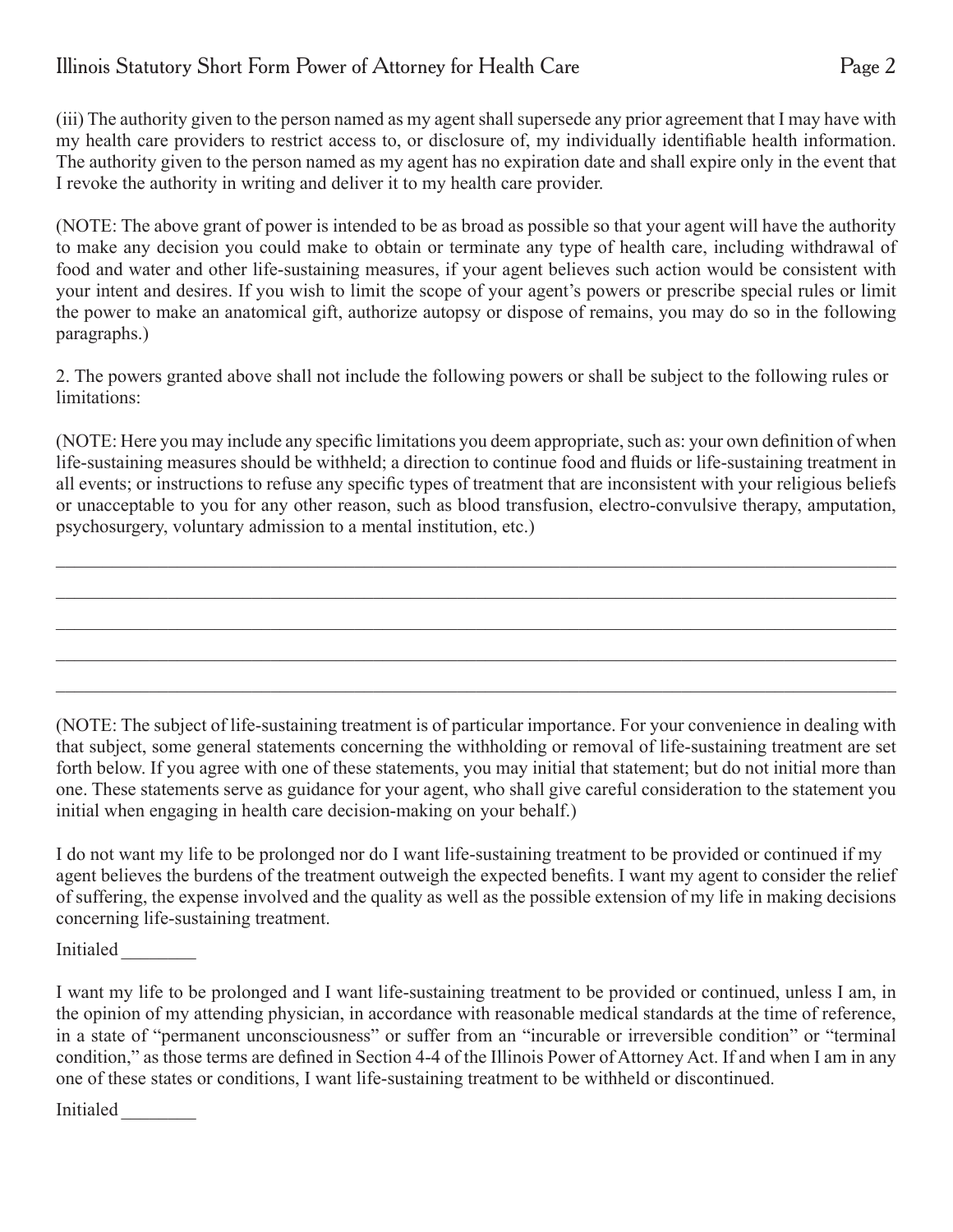I want my life to be prolonged to the greatest extent possible in accordance with reasonable medical standards without regard to my condition, the chances I have for recovery or the cost of the procedures.

Initialed \_\_\_\_\_\_\_\_

(NOTE: This power of attorney may be amended or revoked by you in the manner provided in Section 4-6 of the Illinois Power of Attorney Act.

 $\_$  ,  $\_$  ,  $\_$  ,  $\_$  ,  $\_$  ,  $\_$  ,  $\_$  ,  $\_$  ,  $\_$  ,  $\_$  ,  $\_$  ,  $\_$  ,  $\_$  ,  $\_$  ,  $\_$  ,  $\_$  ,  $\_$  ,  $\_$  ,  $\_$  ,  $\_$  ,  $\_$  ,  $\_$  ,  $\_$  ,  $\_$  ,  $\_$  ,  $\_$  ,  $\_$  ,  $\_$  ,  $\_$  ,  $\_$  ,  $\_$  ,  $\_$  ,  $\_$  ,  $\_$  ,  $\_$  ,  $\_$  ,  $\_$  ,

 $\_$  ,  $\_$  ,  $\_$  ,  $\_$  ,  $\_$  ,  $\_$  ,  $\_$  ,  $\_$  ,  $\_$  ,  $\_$  ,  $\_$  ,  $\_$  ,  $\_$  ,  $\_$  ,  $\_$  ,  $\_$  ,  $\_$  ,  $\_$  ,  $\_$  ,  $\_$  ,  $\_$  ,  $\_$  ,  $\_$  ,  $\_$  ,  $\_$  ,  $\_$  ,  $\_$  ,  $\_$  ,  $\_$  ,  $\_$  ,  $\_$  ,  $\_$  ,  $\_$  ,  $\_$  ,  $\_$  ,  $\_$  ,  $\_$  ,

3. () This power of attorney shall become effective on

(NOTE: Insert a future date or event during your lifetime, such as a court determination of your disability or a written determination by your physician that you are incapacitated, when you want this power to first take effect.) (NOTE: If you do not amend or revoke this power, or if you do not specify a specific ending date in paragraph 4, it will remain in effect until your death; except that your agent will still have the authority to donate your organs, authorize an autopsy, and dispose of your remains after your death, if you grant that authority to your agent.)

4. ( ) This power of attorney shall terminate on \_\_\_\_\_\_\_\_\_\_\_\_\_\_\_\_\_\_\_\_\_\_\_\_\_\_\_\_\_\_\_\_\_\_\_\_\_\_\_\_\_\_\_\_\_\_\_\_\_\_\_

(NOTE: Insert a future date or event, such as a court determination that you are not under a legal disability or a written determination by your physician that you are not incapacitated, if of your disability, when you want this power to terminate prior to your death.)

 $\_$  ,  $\_$  ,  $\_$  ,  $\_$  ,  $\_$  ,  $\_$  ,  $\_$  ,  $\_$  ,  $\_$  ,  $\_$  ,  $\_$  ,  $\_$  ,  $\_$  ,  $\_$  ,  $\_$  ,  $\_$  ,  $\_$  ,  $\_$  ,  $\_$  ,  $\_$  ,  $\_$  ,  $\_$  ,  $\_$  ,  $\_$  ,  $\_$  ,  $\_$  ,  $\_$  ,  $\_$  ,  $\_$  ,  $\_$  ,  $\_$  ,  $\_$  ,  $\_$  ,  $\_$  ,  $\_$  ,  $\_$  ,  $\_$  ,

(NOTE: You cannot use this form to name co-agents. If you wish to name successor agents, insert the names and addresses of the successors in paragraph 5.)

5. If any agent named by me shall die, become incompetent, resign, refuse to accept the office of agent or be unavailable, I name the following (each to act alone and successively, in the order named) as successors to such agent:

 $\_$  ,  $\_$  ,  $\_$  ,  $\_$  ,  $\_$  ,  $\_$  ,  $\_$  ,  $\_$  ,  $\_$  ,  $\_$  ,  $\_$  ,  $\_$  ,  $\_$  ,  $\_$  ,  $\_$  ,  $\_$  ,  $\_$  ,  $\_$  ,  $\_$  ,  $\_$  ,  $\_$  ,  $\_$  ,  $\_$  ,  $\_$  ,  $\_$  ,  $\_$  ,  $\_$  ,  $\_$  ,  $\_$  ,  $\_$  ,  $\_$  ,  $\_$  ,  $\_$  ,  $\_$  ,  $\_$  ,  $\_$  ,  $\_$  ,

 $\_$  ,  $\_$  ,  $\_$  ,  $\_$  ,  $\_$  ,  $\_$  ,  $\_$  ,  $\_$  ,  $\_$  ,  $\_$  ,  $\_$  ,  $\_$  ,  $\_$  ,  $\_$  ,  $\_$  ,  $\_$  ,  $\_$  ,  $\_$  ,  $\_$  ,  $\_$  ,  $\_$  ,  $\_$  ,  $\_$  ,  $\_$  ,  $\_$  ,  $\_$  ,  $\_$  ,  $\_$  ,  $\_$  ,  $\_$  ,  $\_$  ,  $\_$  ,  $\_$  ,  $\_$  ,  $\_$  ,  $\_$  ,  $\_$  ,

For purposes of this paragraph 5, a person shall be considered to be incompetent if and while the person is a minor, or an adjudicated incompetent or disabled person, or the person is unable to give prompt and intelligent consideration to health care matters, as certified by a licensed physician.

(NOTE: If you wish to, you may name your agent as guardian of your person if a court decides that one should be appointed. To do this, retain paragraph 6, and the court will appoint your agent if the court finds that this appointment will serve your best interests and welfare. Strike out paragraph 6 if you do not want your agent to act as guardian.)

6. If a guardian of my person is to be appointed, I nominate the agent acting under this power of attorney as such guardian, to serve without bond or security.